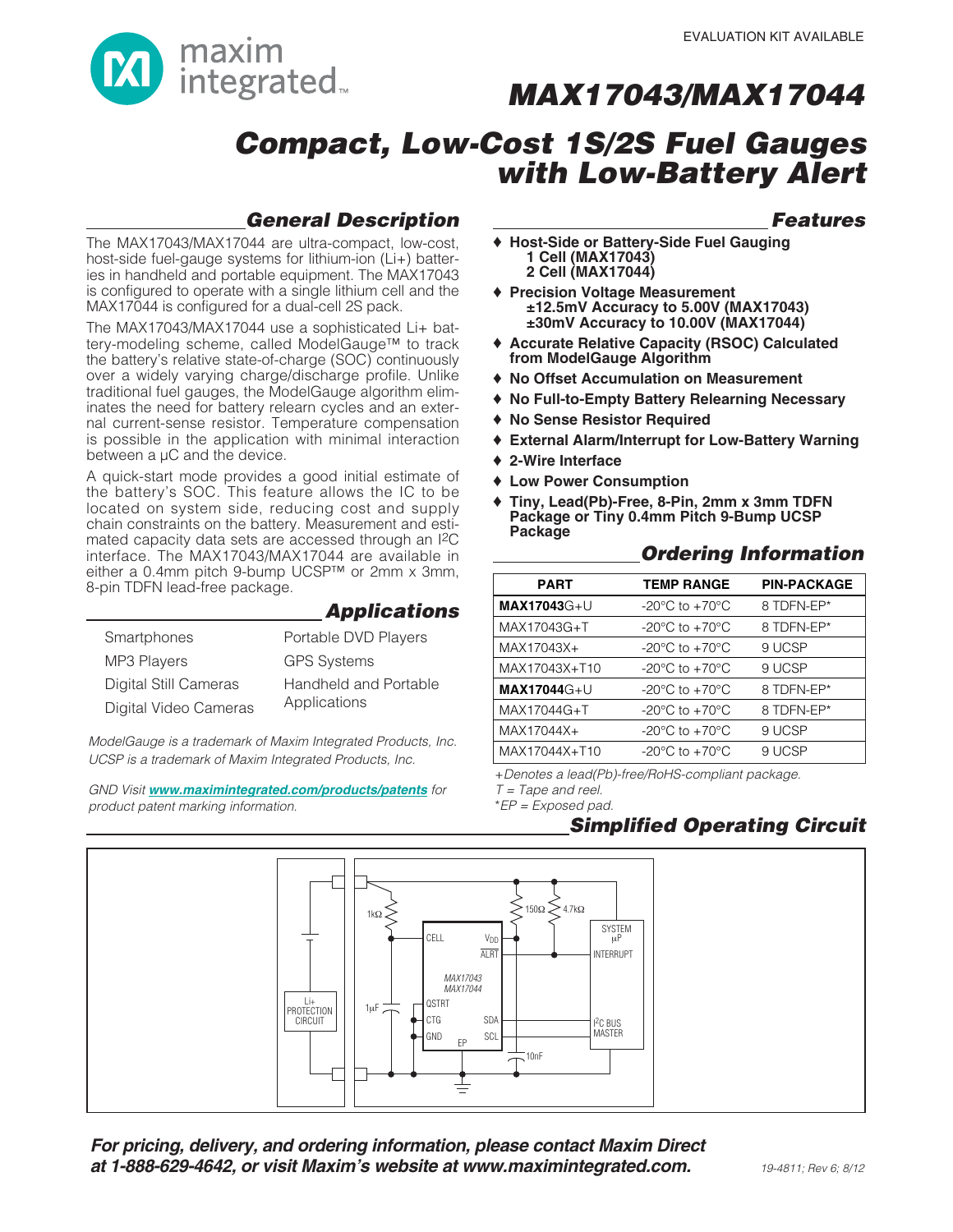### **ABSOLUTE MAXIMUM RATINGS**

| Voltage on All Other Pins Relative to $V_{GND}$ -0.3V to +6V |  |
|--------------------------------------------------------------|--|
| Operating Temperature Range 40°C to +85°C                    |  |

Storage Temperature Range

| $(T_A = 0^{\circ}C$ to +70°C (Note 10))55°C to +125°C |  |
|-------------------------------------------------------|--|
| Lead Temperature (TDFN soldering only, 10s) +300°C    |  |
|                                                       |  |

Stresses beyond those listed under "Absolute Maximum Ratings" may cause permanent damage to the device. These are stress ratings only, and functional operation of the device at these or any other conditions beyond those indicated in the operational sections of the specifications is not implied. Exposure to absolute maximum rating conditions for extended periods may affect device reliability.

## **ELECTRICAL CHARACTERISTICS RECOMMENDED DC OPERATING CONDITIONS**

| <b>PARAMETER</b>  | <b>SYMBOL</b>                      | <b>CONDITIONS</b> | <b>MIN</b> | <b>TYP</b><br><b>MAX</b> | <b>UNITS</b> |
|-------------------|------------------------------------|-------------------|------------|--------------------------|--------------|
| Supply Voltage    | V <sub>DD</sub>                    | (Note 1)          | $+2.5$     | $+4.5$                   | V            |
| Data I/O Pins     | SCL, SDA,<br>QSTRT.<br><b>ALRT</b> | (Note 1)          | $-0.3$     | $+5.5$                   | V            |
| MAX17043 CELL Pin | VCELL                              | (Note 1)          | $-0.3$     | $+5.0$                   |              |
| MAX17044 CELL Pin | VCELL                              | (Note 1)          | $-0.3$     | $+10.0$                  |              |

 $(2.5V \le V_{DD} \le 4.5V, T_A = -20°C$  to +70°C, unless otherwise noted.)

### **DC ELECTRICAL CHARACTERISTICS**

 $(2.5V \le V_{DD} \le 4.5V, T_A = -20^{\circ}C$  to +70°C, unless otherwise noted. Contact Maxim for V<sub>DD</sub> greater than 4.5V.)

| <b>PARAMETER</b>                     | <b>SYMBOL</b>    | <b>CONDITIONS</b>                             | <b>MIN</b> | <b>TYP</b> | <b>MAX</b> | <b>UNITS</b> |  |  |
|--------------------------------------|------------------|-----------------------------------------------|------------|------------|------------|--------------|--|--|
| <b>Active Current</b>                | <b>ACTIVE</b>    |                                               |            | 50         | 75         | μA           |  |  |
|                                      |                  | $VDD = 2.0V$                                  |            | 0.5        | 1.0        |              |  |  |
| Sleep-Mode Current (Note 2)          | <b>ISLEEP</b>    |                                               |            | 1          | З          | μA           |  |  |
|                                      |                  | $V_{DD} = 3.6V$ at $+25^{\circ}C$             | $-1$       |            | $+1$       |              |  |  |
| Time-Base Accuracy                   | <b>tERR</b>      | $T_A = 0$ °C to +70°C (Note 10)               | $-2$       |            | $+2$       | $\%$         |  |  |
|                                      |                  | $T_A = -20$ °C to $+70$ °C                    | $-3$       |            | $+3$       |              |  |  |
| MAX17043 Voltage-                    |                  | $T_A = +25$ °C, $V_{IN} = V_{DD}$             | $-12.5$    |            | $+12.5$    | mV           |  |  |
| <b>Measurement Error</b>             |                  |                                               | $-30$      |            | $+30$      |              |  |  |
| MAX17044 Voltage-                    | <b>VGERR</b>     | $T_A = +25^{\circ}C$ , 5.0V < $V_{IN}$ < 9.0V | $-30$      |            | $+30$      | mV           |  |  |
| <b>Measurement Error</b>             |                  | $5.0 < V_{IN} < 9.0$                          | $-60$      |            | $+60$      |              |  |  |
| CELL Pin Input Impedance             | RCELL            |                                               | 15         |            |            | $M\Omega$    |  |  |
| Input Logic-High:<br>SCL, SDA, QSTRT | V <sub>IH</sub>  | (Note 1)                                      | 1.4        |            |            | $\vee$       |  |  |
| Input Logic-Low:<br>SCL, SDA, QSTRT  | VIL              | (Note 1)                                      |            |            | 0.5        | $\vee$       |  |  |
| Output Logic-Low: SDA                | VOL              | $I_{OL}$ = 4mA (Note 1)                       |            |            | 0.4        | $\vee$       |  |  |
| Output Logic-Low: ALRT               | VOL-ALRT         | $I_{OL-ALRT} = 2mA (Note 1)$                  |            |            | 0.4        | $\vee$       |  |  |
| Pulldown Current: SCL, SDA           | $I_{PD}$         | $V_{DD} = 4.5V$ , $V_{PIN} = 0.4V$            |            | 0.2        |            | μA           |  |  |
| Input Capacitance: SCL, SDA          | C <sub>BUS</sub> |                                               |            |            | 50         | рF           |  |  |
| <b>Bus Low Timeout</b>               | tSLEEP           | (Note 3)                                      | 1.75       |            | 2.5        | S            |  |  |
| Mode Transition                      | ttran            | (Note 4)                                      |            |            | 1          | ms           |  |  |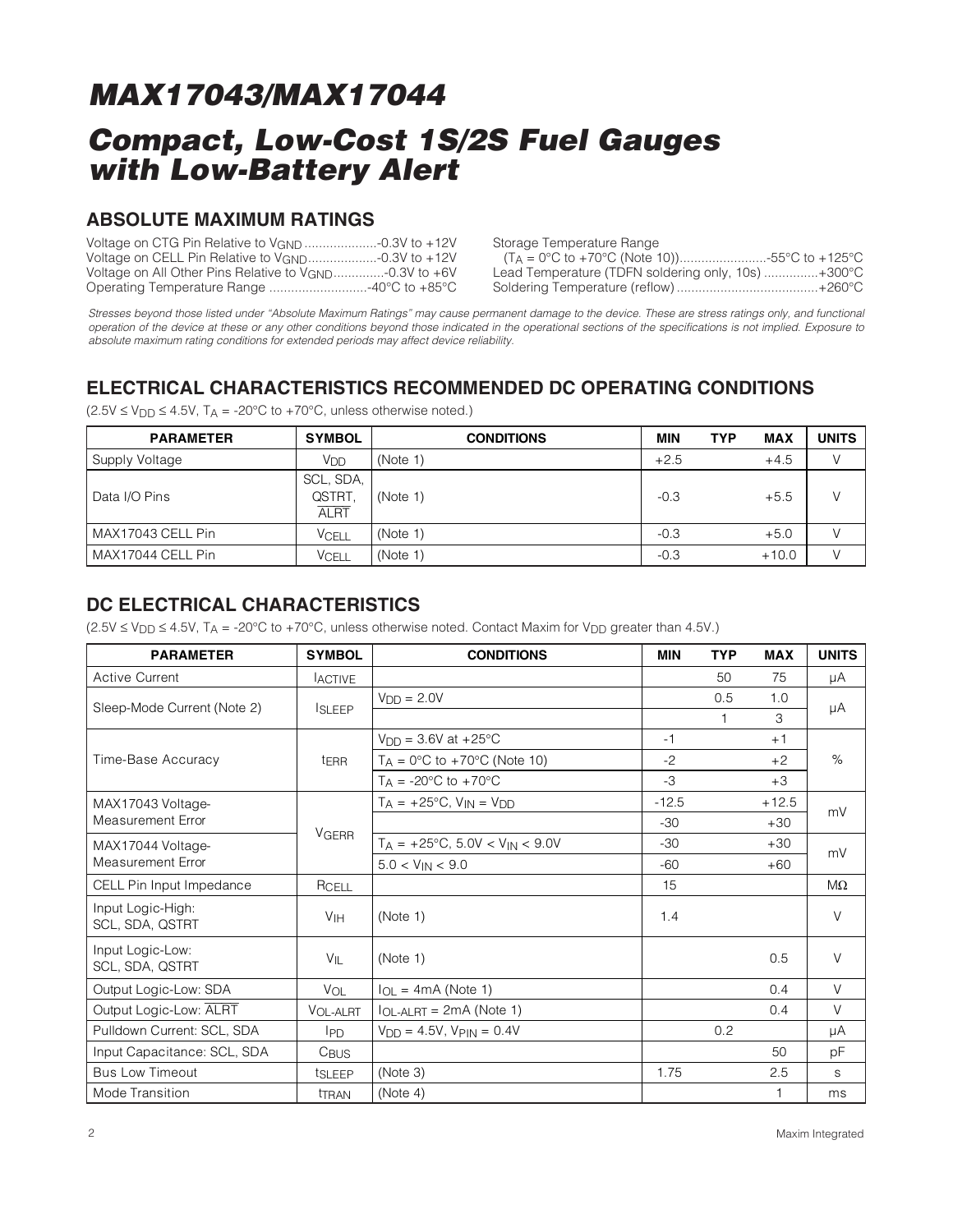### **ELECTRICAL CHARACTERISTICS: 2-WIRE INTERFACE**

 $(2.5V \le V_{DD} \le 4.5V, T_A = -20°C$  to  $+70°C$ .)

| <b>PARAMETER</b>                                    | <b>SYMBOL</b>       | <b>CONDITIONS</b> | <b>MIN</b>         | <b>TYP</b> | <b>MAX</b> | <b>UNITS</b> |
|-----------------------------------------------------|---------------------|-------------------|--------------------|------------|------------|--------------|
| <b>SCL Clock Frequency</b>                          | fscl                | (Note 5)          | $\Omega$           |            | 400        | <b>kHz</b>   |
| Bus Free Time Between a STOP<br>and START Condition | <b>t</b> BUF        |                   | 1.3                |            |            | μs           |
| Hold Time (Repeated)<br><b>START Condition</b>      | t <sub>HD:STA</sub> | (Note 5)          | 0.6                |            |            | $\mu s$      |
| Low Period of SCL Clock                             | t <sub>LOW</sub>    |                   | 1.3                |            |            | $\mu s$      |
| High Period of SCL Clock                            | <b>THIGH</b>        |                   | 0.6                |            |            | μs           |
| Setup Time for a Repeated<br><b>START Condition</b> | tsu:STA             |                   | 0.6                |            |            | μs           |
| Data Hold Time                                      | t <sub>HD:DAT</sub> | (Notes 6, 7)      | $\Omega$           |            | 0.9        | μs           |
| Data Setup Time                                     | tsu:DAT             | (Note 6)          | 100                |            |            | ns           |
| Rise Time of Both SDA<br>and SCL Signals            | t <sub>R</sub>      |                   | $20 +$<br>$0.1C_B$ |            | 300        | ns           |
| Fall Time of Both SDA<br>and SCL Signals            | tF                  |                   | $20 +$<br>$0.1C_B$ |            | 300        | ns           |
| Setup Time for STOP Condition                       | tsu: STO            |                   | 0.6                |            |            | $\mu s$      |
| Spike Pulse Widths Suppressed<br>by Input Filter    | tsp                 | (Note 8)          | $\Omega$           |            | 50         | ns           |
| Capacitive Load for Each<br><b>Bus Line</b>         | $C_{\text{B}}$      | (Note 9)          |                    |            | 400        | pF           |
| SCL, SDA Input Capacitance                          | C <sub>BIN</sub>    |                   |                    |            | 60         | pF           |

**Note 1:** All voltages are referenced to GND.

**Note 2:** SDA, SCL = GND; QSTRT, ALRT idle.

**Note 3:** The MAX17043/MAX17044 enter Sleep mode 1.75s to 2.5s after (SCL < VIL) AND (SDA < VIL).

**Note 4:** Time to enter sleep after Sleep command is sent. Time to exit sleep on rising edge of SCL or SDA.

**Note 5:** f<sub>SCL</sub> must meet the minimum clock low time plus the rise/fall times.

**Note 6:** The maximum t<sub>HD:DAT</sub> has only to be met if the device does not stretch the low period (t<sub>LOW</sub>) of the SCL signal.

**Note 7:** This device internally provides a hold time of at least 75ns for the SDA signal (referred to the V<sub>IHMIN</sub> of the SCL signal) to bridge the undefined region of the falling edge of SCL.

**Note 8:** Filters on SDA and SCL suppress noise spikes at the input buffers and delay the sampling instant.

Note 9: C<sub>B</sub>—total capacitance of one bus line in pF.

**Note 10:** Applies to 8-pin TDFN-EP package type only.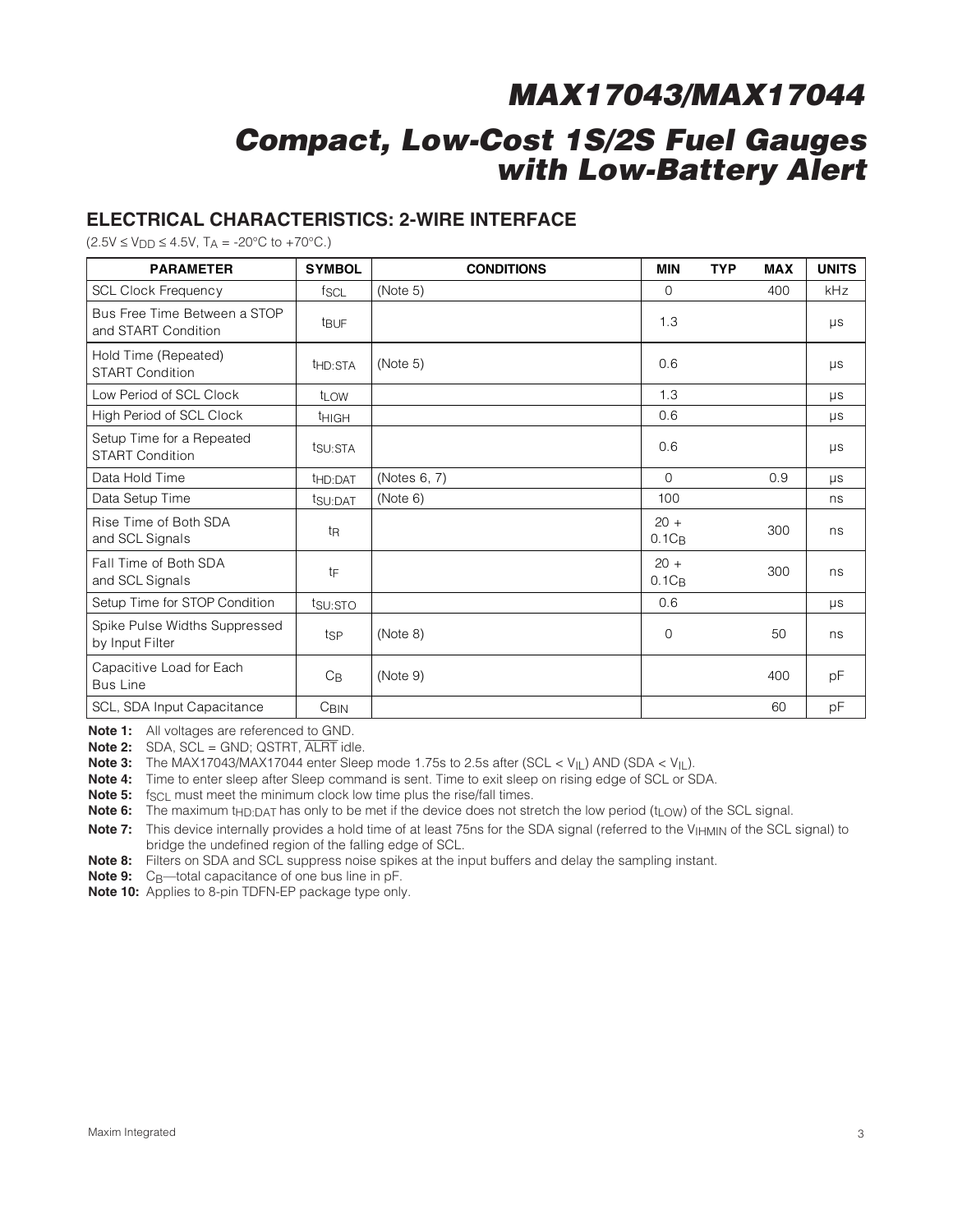







**MAX17043 VOLTAGE ADC ERROR vs. TEMPERATURE**



**C/2 RATE ZIGZAG PATTERN\* SOC ACCURACY**



\*Sample accuracy with custom configuration data programmed into the IC.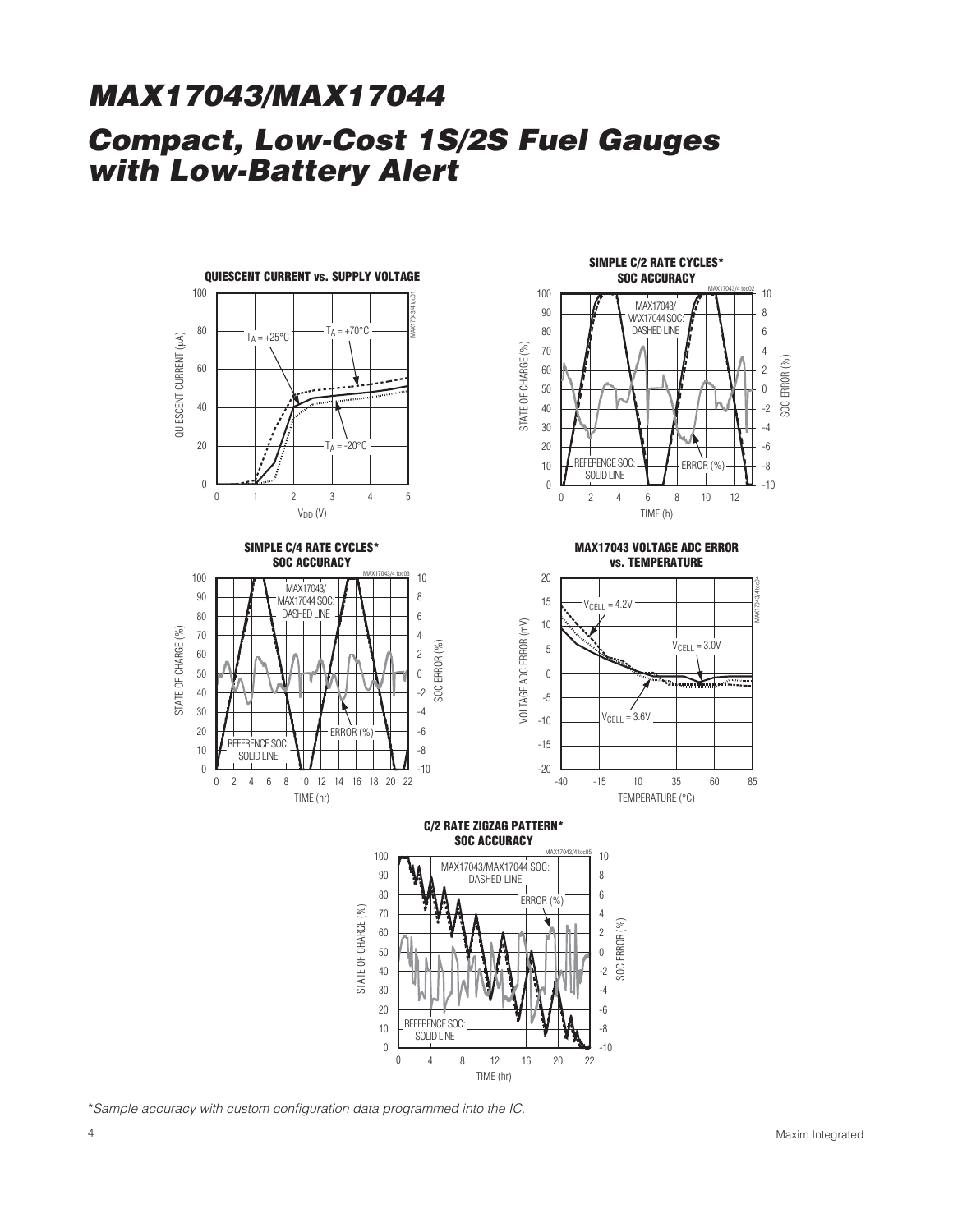## **Pin Configurations**



## **Pin Description**

| <b>PIN</b>     |             | <b>NAME</b>           | <b>FUNCTION</b>                                                                                                                                                                       |
|----------------|-------------|-----------------------|---------------------------------------------------------------------------------------------------------------------------------------------------------------------------------------|
| <b>UCSP</b>    | <b>TDFN</b> |                       |                                                                                                                                                                                       |
| A1             | 8           | <b>SDA</b>            | Serial Data Input/Output. Open-drain 2-wire data line. Connect this pin to the DATA signal of the 2-<br>wire interface. This pin has a 0.2µA typical pulldown to sense disconnection. |
| A2             | 7           | <b>SCL</b>            | Serial Clock Input. Input only 2-wire clock line. Connect this pin to the CLOCK signal of the 2-wire<br>interface. This pin has a 0.2µA typical pulldown to sense disconnection.      |
| A3             |             | <b>CTG</b>            | Connect to Ground. Connect to VSS during normal operation.                                                                                                                            |
| <b>B1</b>      | 6           | <b>QSTRT</b>          | Quick-Start Input. Allows reset of the device through hardware. Connect to GND if not used.                                                                                           |
| <b>B2</b>      |             | N.C.                  | No connect. Do not connect.                                                                                                                                                           |
| B <sub>3</sub> | 2           | <b>CELL</b>           | Battery Voltage Input. The voltage of the cell pack is measured through this pin.                                                                                                     |
| C <sub>1</sub> | 5           | <b>ALRT</b>           | Alert Output. Active-low interrupt signaling low state of charge. Connect to interrupt input of the<br>system microprocessor.                                                         |
| C <sub>2</sub> | 3           | <b>V<sub>DD</sub></b> | Power-Supply Input. 2.5V to 4.5V input range. Connect to system power through a decoupling<br>network. Connect a 10nF typical decoupling capacitor close to pin.                      |
| C <sub>3</sub> | 4           | <b>GND</b>            | Ground. Connect to the negative power rail of the system.                                                                                                                             |
|                |             | EP                    | Exposed Pad (TDFN only). Connect to ground.                                                                                                                                           |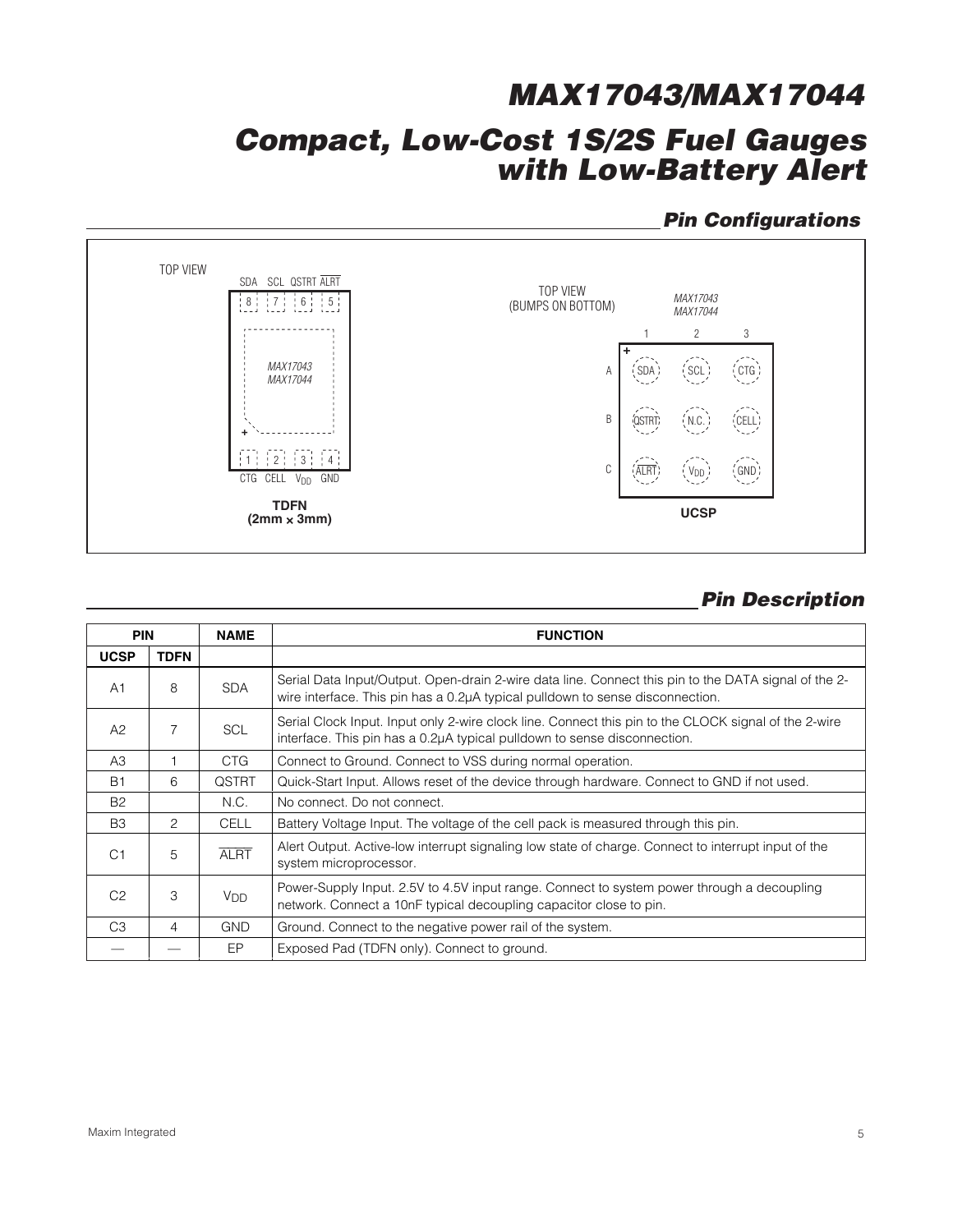## **Compact, Low-Cost 1S/2S Fuel Gauges with Low-Battery Alert**



Figure 1. 2-Wire Bus Timing Diagram

### **Detailed Description**

Figure 1 shows the 2-wire bus timing diagram, and Figure 2 is the MAX17043/MAX17044 block diagram.

### **ModelGauge Theory of Operation**

The MAX17043/MAX17044 use a sophisticated battery model that determines the SOC of a nonlinear Li+ battery. The model effectively simulates the internal dynamics of a Li+ battery and determines the SOC. The model considers the time effects of a battery caused by the chemical reactions and impedance in the battery. The MAX17043/MAX17044 SOC calculation does not accumulate error with time. This is advantageous



Figure 2. Block Diagram

compared to traditional coulomb counters, which suffer from SOC drift caused by current-sense offset and cell self-discharge. This model provides good performance for many Li+ chemistry variants across temperature and age. To achieve optimum performance, the MAX17043/MAX17044 must be programmed with configuration data custom to the application. Contact the factory for details.

### **Fuel-Gauge Performance**

The classical coulomb-counter-based fuel gauges suffer from accuracy drift due to the accumulation of the offset error in the current-sense measurement. Although the error is often very small, the error increases over time in such systems, cannot be eliminated, and requires periodic corrections. The corrections are usually performed on a predefined SOC level near full or empty. Some other systems use the relaxed battery voltage to perform corrections. These systems determine the true SOC based on the battery voltage after a long time of no activity. Both have the same limitation: if the correction condition is not observed over time in the actual application, the error in the system is boundless. In some systems, a full-charge/discharge cycle is required to eliminate the drift error. To determine the true accuracy of a fuel gauge, as experienced by end users, the battery should be exercised in a dynamic manner. The end-user accuracy cannot be understood with only simple cycles. MAX17043/MAX17044 do not suffer from the drift problem since they do not rely on the current information.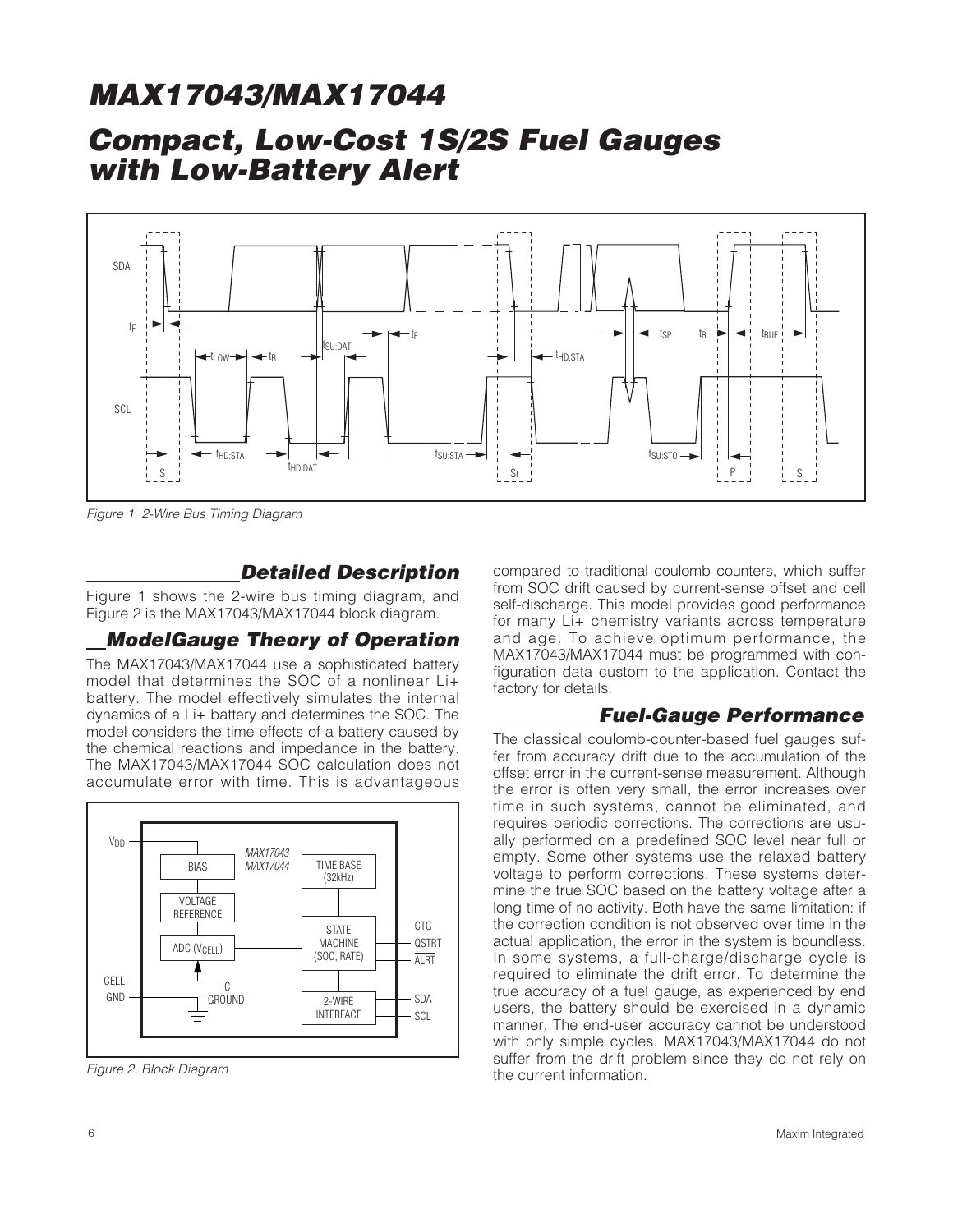### **IC Power-Up**

When the battery is first inserted into the system, there is no previous knowledge about the battery's SOC. The IC assumes that the battery has been in a relaxed state for the previous 30min. The first A/D voltage measurement is translated into a best "first guess" for the SOC. Initial error caused by the battery not being in a relaxed state fades over time, regardless of cell loading following this initial conversion. Because the SOC determination is convergent rather than divergent (as in a coulomb counter), this initial error does not have a longlasting impact.

### **Quick-Start**

A quick-start allows the MAX17043/MAX17044 to restart fuel-gauge calculations in the same manner as initial power-up of the IC. For example, if an application's power-up sequence is exceedingly noisy such that excess error is introduced into the IC's "first guess" of SOC, the host can issue a quick-start to reduce the error. A quick-start is initiated by a rising edge on the QSTRT pin, or through software by writing 4000h to the MODE register.

### **ALERT Interrupt**

The MAX17043/MAX17044 have an interrupt feature that alerts a host microprocessor whenever the cell's state of charge, as defined by the SOC register, falls below a predefined alert threshold set at address 0Dh of the CONFIG register.

When an alert is triggered, the IC drives the ALRT pin to logic-low and sets the ALRT bit in the CONFIG register to logic 1. The ALRT pin remains logic-low until the host software writes the ALRT bit to logic 0 to clear the interrupt. Clearing the ALRT bit while SOC is below the alert threshold does not generate another interrupt. The SOC register must first rise above and then fall below the alert threshold value before another interrupt is generated.

Note that the alert function is not disabled at IC powerup. If the first SOC calculation is below the threshold setting, an interrupt is generated. Entering Sleep mode does not clear the interrupt.

## **Sleep Mode**

Holding both SDA and SCL logic-low forces the MAX17043/MAX17044 into Sleep mode. While in Sleep mode, all IC operations are halted and power drain of the IC is greatly reduced. After exiting Sleep mode, fuel-gauge operation continues from the point it was halted. SDA and SCL must be held low for at least 2.5s to guarantee transition into Sleep mode. Afterwards, a rising edge on either SDA or SCL immediately transitions the IC out of Sleep mode.

Alternatively, Sleep mode can be entered by setting the SLEEP bit in the CONFIG register to logic 1 through I<sup>2</sup>C communication. If the SLEEP bit is set to logic 1, the only way to exit Sleep mode is to write SLEEP to logic 0 or power-on reset the IC.

## **Power-On Reset (POR)**

Writing a value of 0054h to the COMMAND register causes the MAX17043/MAX17044 to completely reset as if power had been removed. The reset occurs when the last bit has been clocked in. The IC does not respond with an I2C ACK after this command sequence.

### **Registers**

All host interaction with the MAX17043/MAX17044 is handled by writing to and reading from register locations. The MAX17043/MAX17044 have six 16-bit registers: **SOC**, **VCELL**, **MODE**, **VERSION**, **CONFIG**, and **COMMAND**. Register reads and writes are only valid if all 16 bits are transferred. Any write command that is terminated early is ignored. The function of each register is described as follows. All remaining address locations not listed in Table 1 are reserved. Data read from reserved locations is undefined.

| <b>ADDRESS</b><br>(HEX) | <b>REGISTER</b> | <b>DESCRIPTION</b>                                                               | <b>READ/</b><br><b>WRITE</b> | <b>DEFAULT</b><br>(HEX) |
|-------------------------|-----------------|----------------------------------------------------------------------------------|------------------------------|-------------------------|
| $02h - 03h$             | <b>VCELL</b>    | Reports 12-bit A/D measurement of battery voltage.                               | R                            |                         |
| 04h-05h                 | <b>SOC</b>      | Reports 16-bit SOC result calculated by ModelGauge algorithm.                    | R                            |                         |
| 06h-07h                 | MODE            | Sends special commands to the IC.                                                | W                            |                         |
| 08h-09h                 | <b>VERSION</b>  | Returns IC version.                                                              | R                            |                         |
| $OCh-ODh$               | <b>CONFIG</b>   | Battery compensation. Adjusts IC performance based on<br>application conditions. | <b>R/W</b>                   | 971Ch                   |
| FEh-FFh                 | COMMAND         | Sends special commands to the IC.                                                | W                            |                         |

### **Table 1. Register Summary**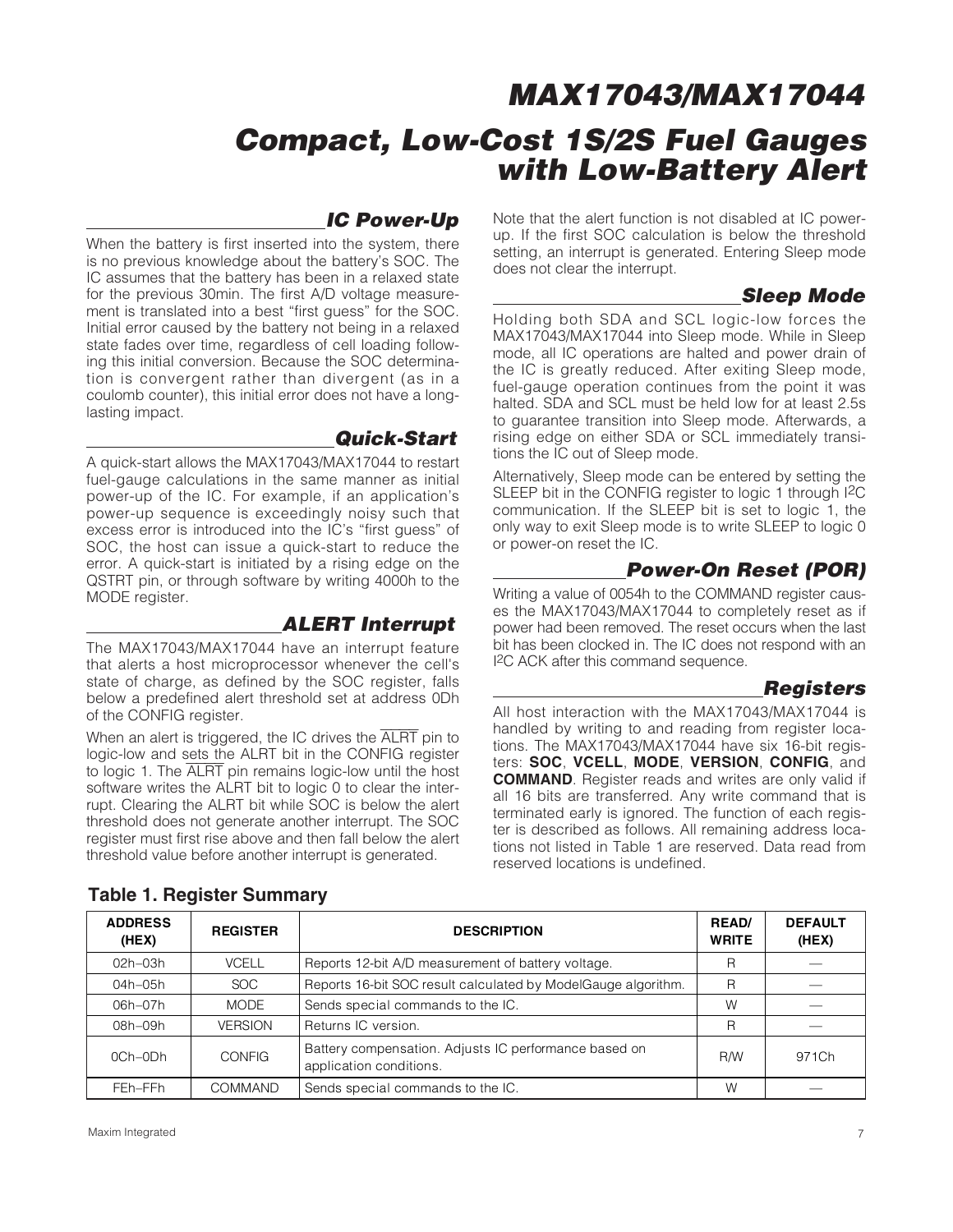### **VCELL Register**

Battery voltage is measured at the CELL pin input with respect to GND over a 0 to 5.00V range for the MAX17043 and 0 to 10.00V for the MAX17044 with resolutions of 1.25mV and 2.50mV, respectively. The A/D calculates the average cell voltage for a period of 125ms after IC POR and then for a period of 500ms for every cycle afterwards. The VCELL register requires 500ms to update after exiting Sleep mode. The result is placed in the VCELL register at the end of each conversion period. Figure 3 shows the VCELL register format.

### **SOC Register**

The SOC register is a read-only register that displays the state of charge of the cell as calculated by the ModelGauge algorithm. The result is displayed as a percentage of the cell's full capacity. This register automatically adapts to variation in battery size since the MAX17043/MAX17044 naturally recognize relative SOC. Units of % can be directly determined by observing only the high byte of the SOC register. The low byte provides additional resolution in units 1/256%. The reported SOC also includes residual capacity, which might not be available to the actual application because of early termination voltage requirements. When SOC() = 0, typical applications have no remaining capacity.

The first update occurs within 250ms after POR of the IC. Subsequent updates occur at variable intervals depending on application conditions. ModelGauge calculations outside the register are clamped at minimum and maximum register limits. Figure 4 shows the SOC register format.

### **Table 2. MODE Register Commands**

| <b>VALUE</b> | <b>COMMAND</b> | <b>DESCRIPTION</b>                          |
|--------------|----------------|---------------------------------------------|
| 4000h        | Quick-Start    | See the Quick-Start<br>description section. |

## **MODE Register**

The MODE register allows the host processor to send special commands to the IC (Table 2). Valid MODE register write values are listed as follows. All other MODE register values are reserved.

### **VERSION Register**

The VERSION register is a read-only register that contains a value indicating the production version of the MAX17043/MAX17044.

### **CONFIG Register**

The CONFIG register compensates the ModelGauge algorithm, controls the alert interrupt feature, and forces the IC into Sleep mode through software. The format of CONFIG is shown in Figure 5.

#### **CONFIG**

CONFIG is an 8-bit value that can be adjusted to optimize IC performance for different lithium chemistries or different operating temperatures. Contact Maxim for instructions for optimization. The power-up default value for CONFIG is 97h.







Figure 4. SOC Register Format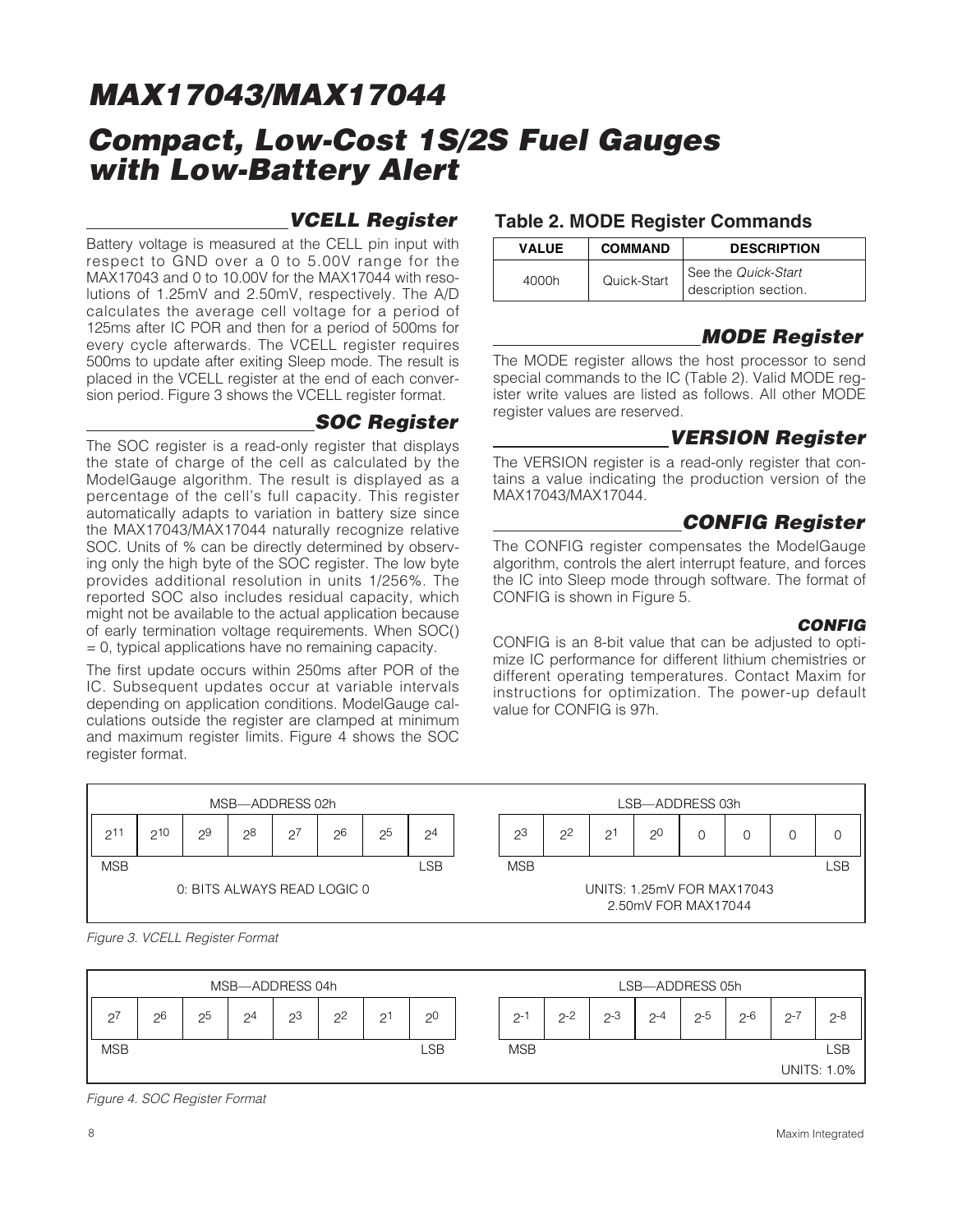# **Compact, Low-Cost 1S/2S Fuel Gauges with Low-Battery Alert**

|                         |             |    |    | MSB-ADDRESS 0Ch                              |       |    |         |              |          |      |                               | LSB-ADDRESS ODh   |                                                                     |               |                               |
|-------------------------|-------------|----|----|----------------------------------------------|-------|----|---------|--------------|----------|------|-------------------------------|-------------------|---------------------------------------------------------------------|---------------|-------------------------------|
| <b>RCOMP</b><br>$2^{7}$ | RCOMP<br>26 | 25 | 24 | RCOMP RCOMP RCOMP RCOMP RCOMP RCOMP<br>$2^3$ | $2^2$ | 21 | $2^{0}$ | <b>SLEEP</b> | $\times$ | ALRT | <b>ATHD</b><br>2 <sup>4</sup> | <b>ATHD</b><br>23 | <b>ATHD</b><br>2 <sup>2</sup>                                       | ATHD<br>$2^1$ | <b>ATHD</b><br>2 <sup>0</sup> |
| <b>MSB</b>              |             |    |    |                                              |       |    | LSB     | <b>MSB</b>   |          |      |                               |                   |                                                                     |               | LSB                           |
|                         |             |    |    |                                              |       |    |         |              |          |      |                               | $00000b = 32%$    | ATHD UNITS: 1 LSB = 2'S COMPLEMENT 1%<br>ATHD RANGE: $11111b = 1\%$ |               |                               |

Figure 5. CONFIG Register Format

### **SLEEP (Sleep Bit)**

Writing SLEEP to logic 1 forces the ICs into Sleep mode. Writing SLEEP to logic 0 forces the ICs to exit Sleep mode. The power-up default value for SLEEP is logic 0.

### **X (Don't Care)**

This bit reads as either a logic 0 or logic 1. This bit cannot be written.

#### **ALRT (ALERT Flag)**

This bit is set by the IC when the SOC register value falls below the alert threshold setting and an interrupt is generated. This bit can only be cleared by software. The power-up default value for ALRT is logic 0.

#### **Table 3. COMMAND Register Commands**

| <b>VALUE</b> | <b>COMMAND</b> | <b>DESCRIPTION</b>                       |
|--------------|----------------|------------------------------------------|
| 0054h        | POR            | See the Power-On Reset<br>(POR) section. |

### **Table 4. Possible Application Configurations**

### **ATHD (Alert Threshold)**

The alert threshold is a 5-bit value that sets the state of charge level where an interrupt is generated on the ALRT pin. The alert threshold has an LSb weight of 1% and can be programmed from 1% up to 32%. The threshold value is stored in two's-complement form  $(00000 = 32\%, 00001 = 31\%, 00010 = 30\%, 11111 =$ 1%). The power-up default value for ATHD is 4% or 1Ch.

### **COMMAND Register**

The COMMAND register allows the host processor to send special commands to the IC. Valid COMMAND register write values are listed as follows. All other COMMAND register values are reserved. Table 3 shows COMMAND register commands.

### **Application Examples**

The MAX17043/MAX17044 have a variety of configurations, depending on the application. Table 4 shows the most common system configurations and the proper pin connections for each.

| <b>SYSTEM CONFIGURATION</b>                    | IC       | <b>V<sub>DD</sub></b>                        | <b>ALRT</b>                    | <b>QSTRT</b>                           |
|------------------------------------------------|----------|----------------------------------------------|--------------------------------|----------------------------------------|
| 1S Pack-Side Location                          | MAX17043 | Power directly from battery                  | Leave unconnected              | Connect to GND                         |
| 1S Host-Side Location                          | MAX17043 | Power directly from battery                  | Leave unconnected              | Connect to GND                         |
| 1S Host-Side Location,<br>Low Cell Interrupt   | MAX17043 | Power directly from battery                  | Connect to system<br>interrupt | Connect to GND                         |
| 1S Host-Side Location,<br>Hardware Quick-Start | MAX17043 | Power directly from battery                  | Leave unconnected              | Connect to rising-edge<br>reset signal |
| 2S Pack-Side Location                          | MAX17044 | Power from $+2.5V$ to $+4.5V$<br>LDO in pack | Leave unconnected              | Connect to GND                         |
| 2S Host-Side Location                          | MAX17044 | Power from $+2.5V$ to $+4.5V$<br>LDO or PMIC | Leave unconnected              | Connect to GND                         |
| 2S Host-Side Location,<br>Low Cell Interrupt   | MAX17044 | Power from $+2.5V$ to $+4.5V$<br>LDO or PMIC | Connect to system<br>interrupt | Connect to GND                         |
| 2S Host-Side Location,<br>Hardware Quick-Start | MAX17044 | Power from $+2.5V$ to $+4.5V$<br>LDO or PMIC | Leave unconnected              | Connect to rising-edge<br>reset signal |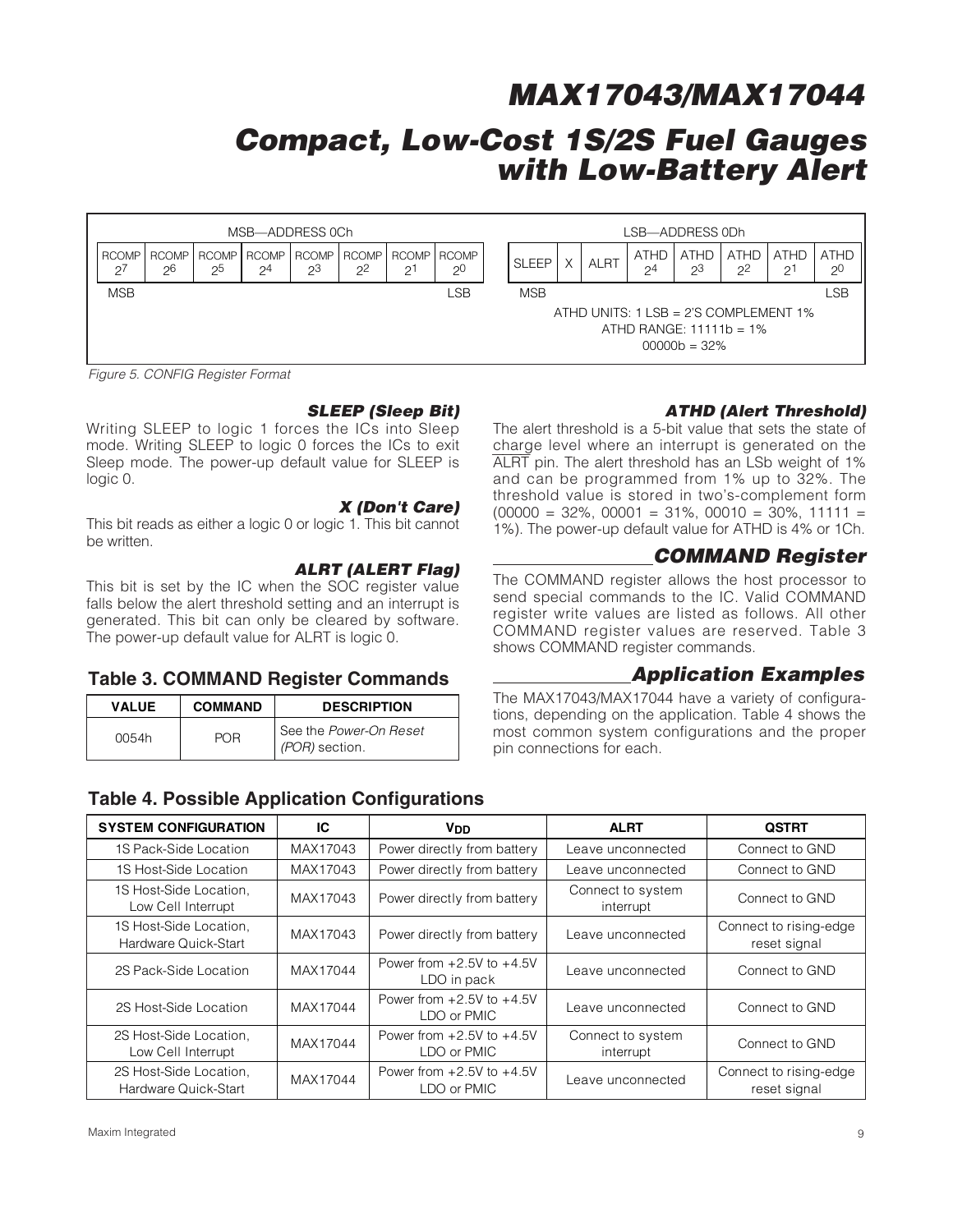

Figure 6. MAX17043 Application Example with Alert Interrupt



Figure 7. MAX17044 Application Example with Hardware Reset

Figure 6 shows an example application for a 1S cell pack. The MAX17043 is mounted on the system side and powered directly from the cell pack. The external RC networks on V<sub>DD</sub> and CELL provide noise filtering of the IC power supply and A/D measurement. In this example, the ALRT pin is connected to the microprocessor's interrupt input to allow the MAX17043 to signal when the battery is low. The QSTRT pin is unused in this application, so it is tied to GND.

Figure 7 shows a MAX17044 example application using a 2S cell pack. The MAX17044 is mounted on the system side and powered from a 3.3V supply generated by the system. The CELL pin is still connected directly to PACK+ through an external noise filter. The ALRT pin is left unconnected because the interrupt feature is not used in this application. After power is supplied, the system watchdog generates a low-to-high transition on the QSTRT pin to signal the MAX17044 to perform a quick-start.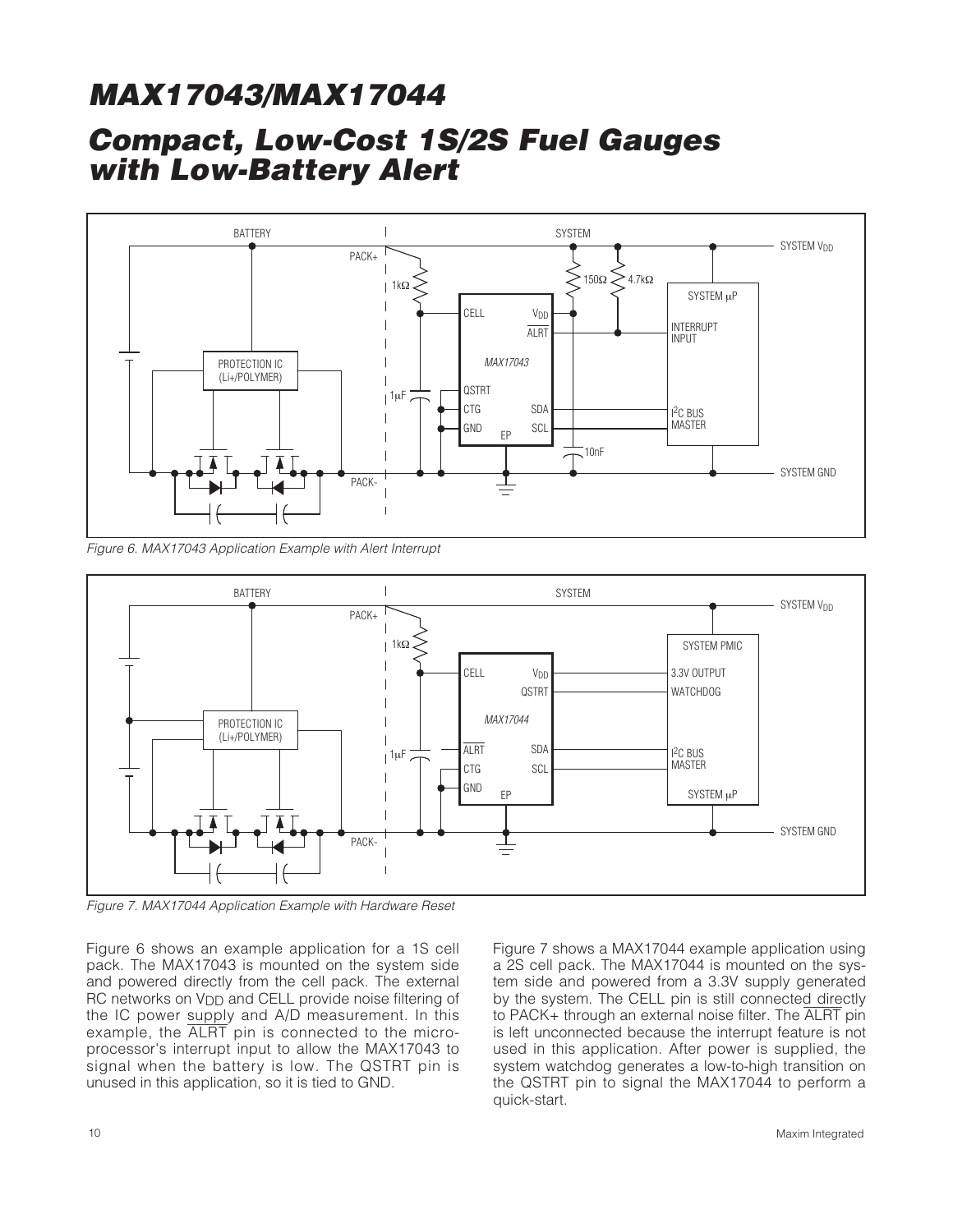### **2-Wire Bus System**

The 2-wire bus system supports operation as a slaveonly device in a single or multislave, and single or multimaster system. Slave devices can share the bus by uniquely setting the 7-bit slave address. The 2-wire interface consists of a serial-data line (SDA) and serialclock line (SCL). SDA and SCL provide bidirectional communication between the MAX17043/MAX17044 slave device and a master device at speeds up to 400kHz. The MAX17043/MAX17044s' SDA pin operates bidirectionally; that is, when the MAX17043/MAX17044 receive data, SDA operates as an input, and when the MAX17043/MAX17044 return data, SDA operates as an open-drain output, with the host system providing a resistive pullup. The MAX17043/MAX17044 always operate as a slave device, receiving and transmitting data under the control of a master device. The master initiates all transactions on the bus and generates the SCL signal, as well as the START and STOP bits, which begin and end each transaction.

**Bit Transfer** One data bit is transferred during each SCL clock cycle, with the cycle defined by SCL transitioning lowto-high and then high-to-low. The SDA logic level must remain stable during the high period of the SCL clock pulse. Any change in SDA when SCL is high is interpreted as a START or STOP control signal.

#### **Bus Idle**

The bus is defined to be idle, or not busy, when no master device has control. Both SDA and SCL remain high when the bus is idle. The STOP condition is the proper method to return the bus to the idle state.

#### **START and STOP Conditions**

The master initiates transactions with a START condition (S) by forcing a high-to-low transition on SDA while SCL is high. The master terminates a transaction with a STOP condition (P), a low-to-high transition on SDA while SCL is high. A Repeated START condition (Sr) can be used in place of a STOP then START sequence to terminate one transaction and begin another without returning the bus to the idle state. In multimaster systems, a Repeated START allows the master to retain control of the bus. The START and STOP conditions are the only bus activities in which the SDA transitions when SCL is high.

#### **Acknowledge Bits**

Each byte of a data transfer is acknowledged with an acknowledge bit (A) or a no-acknowledge bit (N). Both the master and the MAX17043 slave generate acknowledge bits. To generate an acknowledge, the receiving device must pull SDA low before the rising edge of the acknowledge-related clock pulse (ninth pulse) and keep it low until SCL returns low. To generate a noacknowledge (also called NAK), the receiver releases SDA before the rising edge of the acknowledge-related clock pulse and leaves SDA high until SCL returns low. Monitoring the acknowledge bits allows for detection of unsuccessful data transfers. An unsuccessful data transfer can occur if a receiving device is busy or if a system fault has occurred. In the event of an unsuccessful data transfer, the bus master should reattempt communication.

#### **Data Order**

A byte of data consists of 8 bits ordered most significant bit (MSb) first. The least significant bit (LSb) of each byte is followed by the acknowledge bit. The MAX17043/MAX17044 registers composed of multibyte values are ordered MSb first. The MSb of multibyte registers is stored on even data-memory addresses.

#### **Slave Address**

A bus master initiates communication with a slave device by issuing a START condition followed by a slave address (SAddr) and the read/write (R/W) bit. When the bus is idle, the MAX17043/MAX17044 continuously monitor for a START condition followed by its slave address. When the MAX17043/MAX17044 receive a slave address that matches the value in the slave address register, they respond with an acknowledge bit during the clock period following the R/W bit. The 7-bit slave address is fixed to 6Ch (write)/ 6Dh (read):



#### **Read/Write Bit**

The R/W bit following the slave address determines the data direction of subsequent bytes in the transfer. R/W  $= 0$  selects a write transaction, with the following bytes being written by the master to the slave.  $R/W = 1$ selects a read transaction, with the following bytes being read from the slave by the master. (Table 5).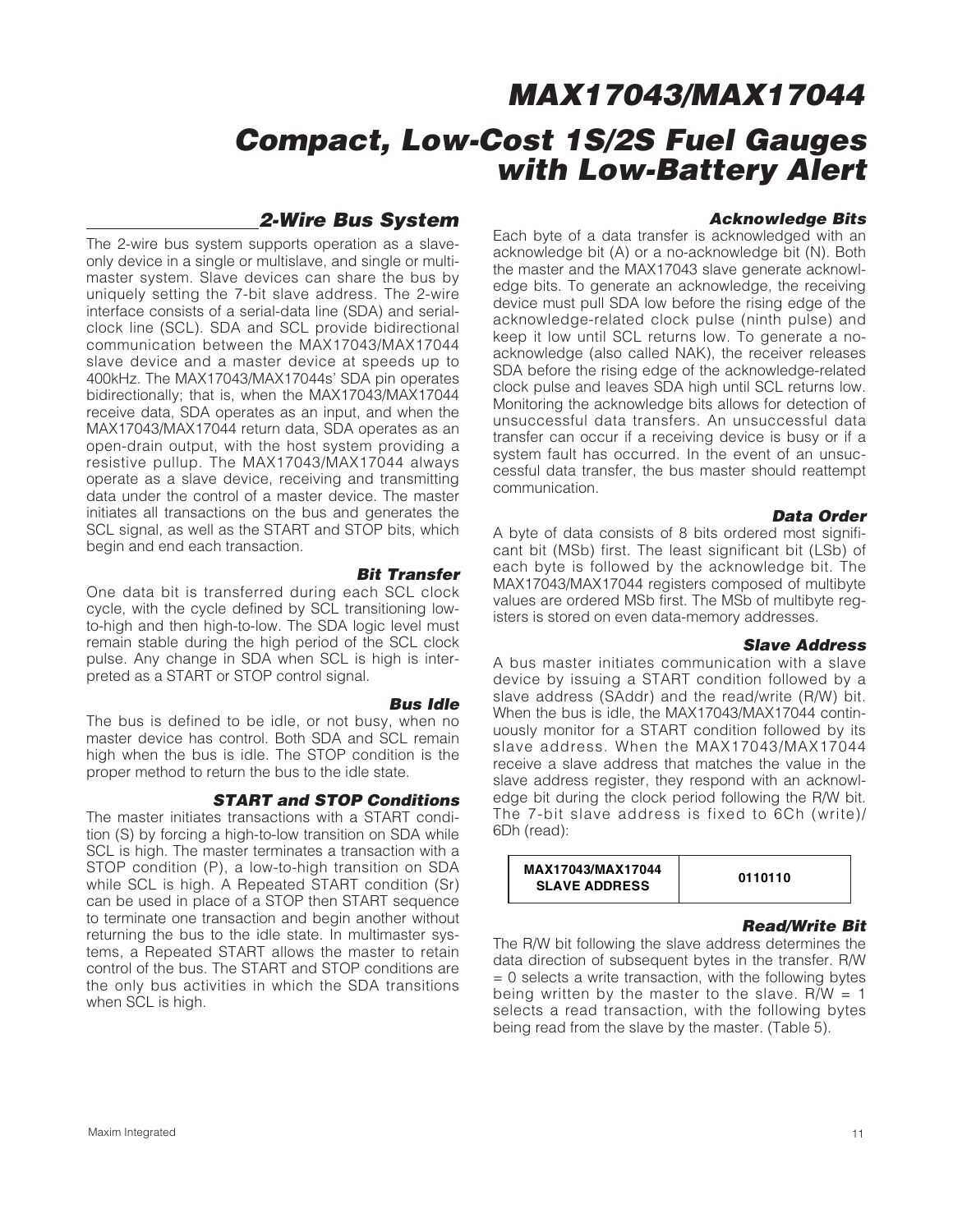### **Table 5. 2-Wire Protocol Key**

| <b>KEY</b>   | <b>DESCRIPTION</b>          | <b>KEY</b> | <b>DESCRIPTION</b>          |
|--------------|-----------------------------|------------|-----------------------------|
| O            | START bit                   | Sr         | <b>Repeated START</b>       |
| SAddr        | Slave address (7 bit)       | W          | $RM$ bit = 0                |
| <b>MAddr</b> | Memory address byte         |            | STOP bit                    |
| Data         | Data byte written by master | Data       | Data byte returned by slave |
| Α            | Acknowledge bit-master      |            | Acknowledge bit-slave       |
|              | No acknowledge-master       |            | No acknowledge-slave        |

#### **Bus Timing**

The MAX17043/MAX17044 are compatible with any bus timing up to 400kHz. No special configuration is required to operate at any speed.

#### **2-Wire Command Protocols**

The command protocols involve several transaction formats. The simplest format consists of the master writing the START bit, slave address, R/W bit, and then monitoring the acknowledge bit for presence of the MAX17043/MAX17044. More complex formats, such as the Write Data and Read Data, read data and execute device-specific operations. All bytes in each command format require the slave or host to return an acknowledge bit before continuing with the next byte. Table 5 shows the key that applies to the transaction formats.

#### **Basic Transaction Formats**

Write: S. SAddr W. A. MAddr. A. Data0. A. Data1. A. P

A write transaction transfers 2 or more data bytes to the MAX17043/MAX17044. The data transfer begins at the memory address supplied in the MAddr byte. Control of the SDA signal is retained by the master throughout the transaction, except for the acknowledge cycles:

|               | Read: S. SAddr W. A. MAddr. A. Sr. SAddr R. A. Data0. A. Data1. N. P |
|---------------|----------------------------------------------------------------------|
|               |                                                                      |
| Write Portion | Read Portion                                                         |

A read transaction transfers 2 or more bytes from the MAX17043/MAX17044. Read transactions are composed of two parts, a write portion followed by a read portion, and are therefore inherently longer than a write transaction. The write portion communicates the starting point for the read operation. The read portion follows immediately, beginning with a Repeated START, slave address with R/W set to a 1. Control of SDA is assumed

by the MAX17043/MAX17044, beginning with the slave address acknowledge cycle. Control of the SDA signal is retained by the MAX17043/MAX17044 throughout the transaction, except for the acknowledge cycles. The master indicates the end of a read transaction by responding to the last byte it requires with a no acknowledge. This signals the MAX17043/MAX17044 that control of SDA is to remain with the master following the acknowledge clock.

#### **Write Data Protocol**

The write data protocol is used to write to register to the MAX17043/MAX17044 starting at memory address MAddr. Data0 represents the data written to MAddr, Data1 represents the data written to MAddr  $+$  1, and DataN represents the last data byte, written to MAddr + N. The master indicates the end of a write transaction by sending a STOP or Repeated START after receiving the last acknowledge bit:

SAddr W. A. MAddr. A. Data0. A. Data1. A... DataN. A

The MSB of the data to be stored at address MAddr can be written immediately after the MAddr byte is acknowledged. Because the address is automatically incremented after the LSB of each byte is received by the MAX17043/MAX17044, the MSB of the data at address MAddr + 1 can be written immediately after the acknowledgment of the data at address MAddr. If the bus master continues an autoincremented write transaction beyond address 4Fh, the MAX17043/ MAX17044 ignore the data. A valid write must include both register bytes. Data is also ignored on writes to read-only addresses. Incomplete bytes and bytes that are not acknowledged by the MAX17043/MAX17044 are not written to memory.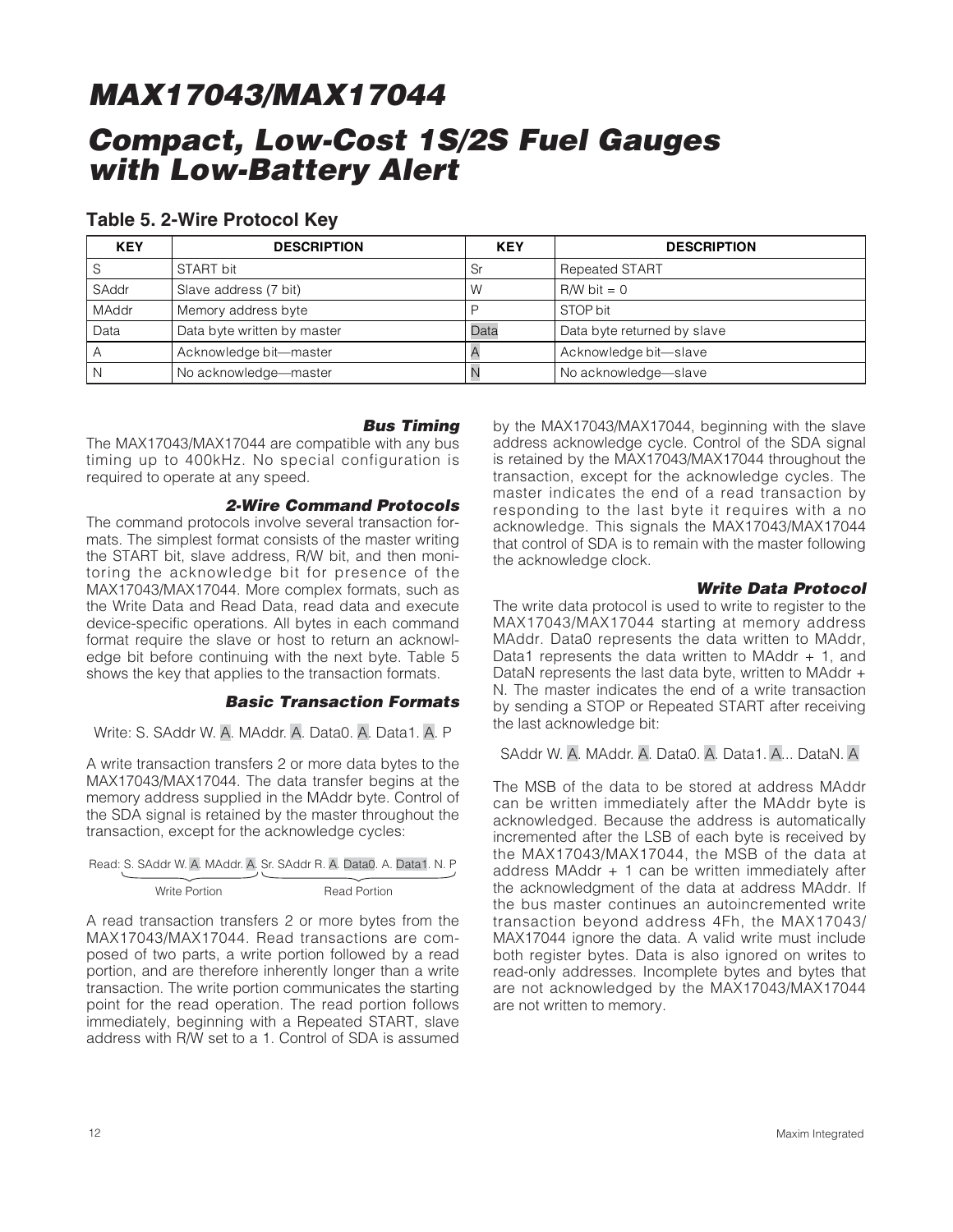#### **Read Data Protocol**

The read data protocol is used to read to register from the MAX17043/MAX17044 starting at the memory address specified by MAddr. Both register bytes must be read in the same transaction for the register data to be valid. Data0 represents the data byte in memory location MAddr, Data1 represents the data from MAddr  $+1$ , and DataN represents the last byte read by the master:

> S. SAddr W. A. MAddr. A. Sr. SAddr R. A. Data0. A. Data1. A... DataN. N. P

Data is returned beginning with the MSB of the data in MAddr. Because the address is automatically incremented after the LSB of each byte is returned, the MSB of the data at address MAddr  $+$  1 is available to the host immediately after the acknowledgment of the data at address MAddr. If the bus master continues to read beyond address FFh, the MAX17043/MAX17044 output data values of FFh. Addresses labeled Reserved in the memory map return undefined data. The bus master terminates the read transaction at any byte boundary by issuing a no acknowledge followed by a STOP or Repeated START.

### **Package Information**

For the latest package outline information and land patterns (footprints), go to **www.maximintegrated.com/packages**. Note that a "+", "#", or "-" in the package code indicates RoHS status only. Package drawings may show a different suffix character, but the drawing pertains to the package regardless of RoHS status.

| <b>PACKAGE TYPE</b> | <b>PACKAGE CODE</b> | <b>OUTLINE NO.</b> | <b>LAND PATTERN NO.</b>                  |
|---------------------|---------------------|--------------------|------------------------------------------|
| 8 TDFN              | T823+1              | 21-0174            | 90-0091                                  |
| 9 UCSP              | $W91C1+1$           | 21-0459            | Refer to<br><b>Application Note 1891</b> |